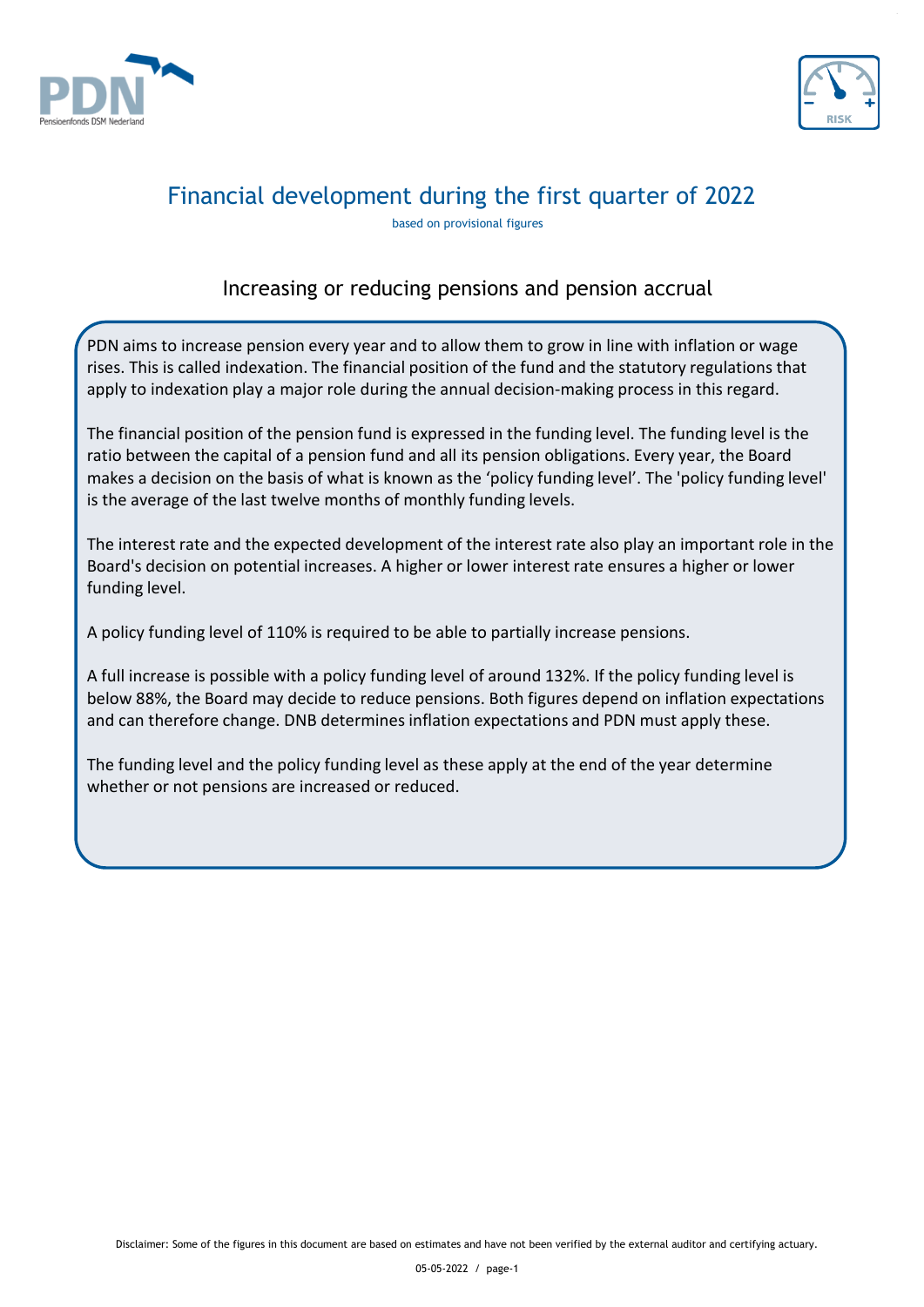



based on provisional figures

|                | 2021           | 2021   | 2022    |                      | 2021   | 2021   | 2022   |
|----------------|----------------|--------|---------|----------------------|--------|--------|--------|
|                | Q <sub>3</sub> | Q4     | Q1      |                      | Q3     | Q4     | Q1     |
| Pension assets | 7.980          | 8.212  | 7.909   | Pension liabilities  | 7.177  | 7.111  | 6.424  |
|                |                |        |         |                      |        |        |        |
| Funding level  | 111,2%         | 115,5% | 123,1%  | Policy funding level | 105,2% | 108,9% | 112,5% |
|                |                |        |         |                      |        |        |        |
| Return up to   | 4,9%           | 8,2%   | $-3,2%$ | Interest             | 0,5%   | 0,5%   | 1,1%   |

- **● ●** During the first quarter of 2022, the total investments of the fund produced a negative return of -3.2%. The pension fund assets decreased during the quarter and amounted to €7,909 million at the end of the quarter.
- During the quarter, the provision for pension liabilities decreased by €687 million relative to the previous quarter and therefore reached a total of €6,424 million. The provision is the money that the pension fund must have "in the pot" to be sure that it can pay for all pensions including current ones and those in the future.
- **● ●** The pension fund assets have been invested in a number of investment categories to spread risk. Below we list the division as it stood at the end of the first quarter of 2022.



The provision for pension liabilities was calculated as a cash value on the basis of the actuarial interest rate, in line with the regulations of De Nederlandsche Bank. The cash value is the total "pot of money" needed to pay out current pensions and future pensions. This means that when the actuarial interest rate decreases, the amount of the provision increases. As such, this means that the amount of the provision decreases when the actuarial rate increases. Compared with the previous quarter, the actuarial interest rate increased to 1.1%.





#### **Changes in the return and interest Changes in the (policy) funding level and interest**



Disclaimer: Some of the figures in this document are based on estimates and have not been verified by the external auditor and certifying actuary.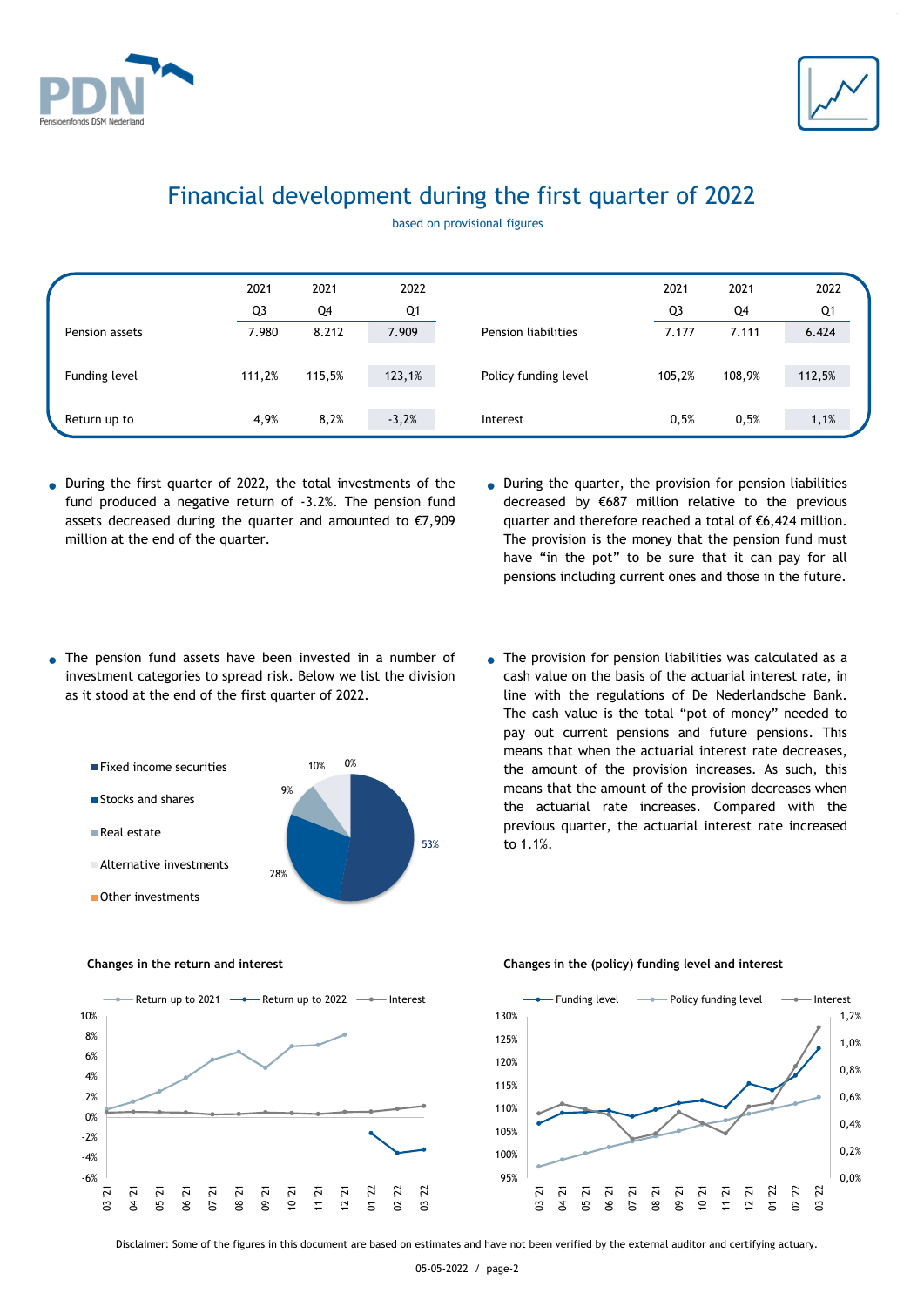



based on provisional figures

The funding level indicates whether the pension fund assets of the pension fund are enough to pay out all current and future pensions. At a funding level of 100%, the pension fund can pay out all pensions.

The funding level offers insight into the financial position of the pension fund at a certain point in time. However, the funding level is constantly changing due to the developments on financial markets and as a result of changes to pension obligations.

It is important to maintain reserves to compensate for the noted movements in financial markets and changes to pension obligations. The reserves are not only used to account for the risks in financial markets, but also to increase the pensions of members.

If the financial position allows for it, the pension fund can increase the pensions of members to ensure that the pension payments retain their purchasing power. That is why it is important that the funding level of the pension fund is sufficiently high to account for market risks and to finance increases. The funding level of the pension fund needed for this is 120.2%.



### **Funding level and Policy funding level**

- **●** The funding level is 123.1% and the policy funding level amounts to 112.5%.
- **●** Laws and regulations for pension funds are meant to ensure stable pensions and more transparency.
- **●** The laws and regulations specify a different method to determine the financial position. This method focuses on determining the policy funding level. The policy funding level is the average of the last twelve months of funding levels.
- **●** By averaging the funding level, changes to the investments and/or pension obligations have a less direct effect on the decision making that takes place on the basis of the policy funding level. The consequences of the financial developments of funding level are tempered through this methodology, meaning that the policy funding level does not vary as significantly over time. In this way, the laws and regulations contribute to more stable pensions.